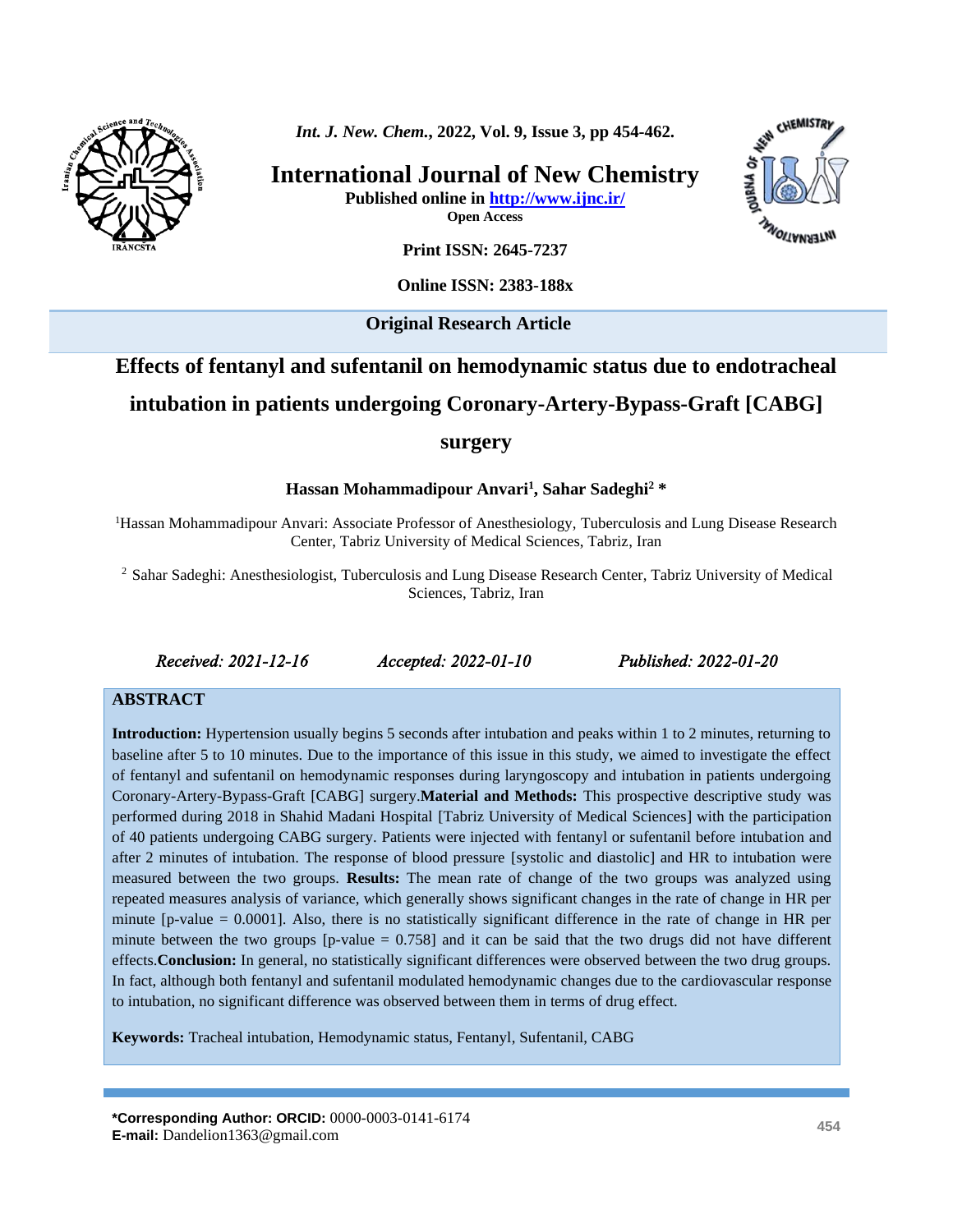# **Introduction**

These changes are well tolerated in people without heart problems, but in patients with cardiovascular problems as well as patients with high blood pressure [1], especially uncontrolled, can cause many complications, including ischemia and cardiac dysrhythmias [2]. Many drugs have been used to attenuate these responses, including opioids, beta-blockers, vasodilators, and calcium channel blockers [3]. As an agonist, fentanyl binds to opioid receptors and affects pain sensation, thereby exerting its analgesic effect for moderate to severe pain. The effects of this drug are to weaken the CNS and respiratory system like morphine. The hypnotic effect of this drug is very low and rarely causes the release of histamine. [4, 5]. The half-life of sufentanil is 2.5 hours and is bound to plasma proteins [90%], metabolized in the liver, and excreted in the small intestine by N. alkylation and O demethylation and its metabolite in the urine. The pharmacokinetics of sufentanil may vary depending on the age and condition of the patient and the surgery. For example, the half-life of sufentanil is longer in a patient undergoing heart surgery. [About 595 minutes] and in hyperventilation patients [232 minutes] and in abdominal aortic surgery is more than 12 hours [6, 7]. Hypertension usually begins 5 seconds after intubation and peaks within 1 to 2 minutes, returning to baseline after 5 to 10 minutes. Due to the importance of this issue in this study, we aimed to investigate the effect of fentanyl and sufentanil on hemodynamic responses during laryngoscopy and intubation in patients undergoing coronary artery bypass graft surgery.

### **Material and Methods**

The present study is a descriptive prospective study based on a table of random numbers after obtaining consent [which is attached] from 40 patients aged 20-50 years who are candidates for elective surgery with general anesthesia, ASA class I, II without prodrug therapy and fasting. With no history of heart or brain disease, high blood pressure, addiction and drug use were randomly selected and divided into two groups of 20 people. All patients were prehydrated with 7 ml / kg ringerlactate before drug administration. In the first group fentanyl 2 μg / kg and in the second group sufentanil 0.2 μg / kg, 3 minutes before endotracheal intubation [induction of anesthesia] and laryngoscopy were injected intravenously for 30 seconds. The anesthesia method was the same in both groups except for narcotics. The intubation time was 20 seconds.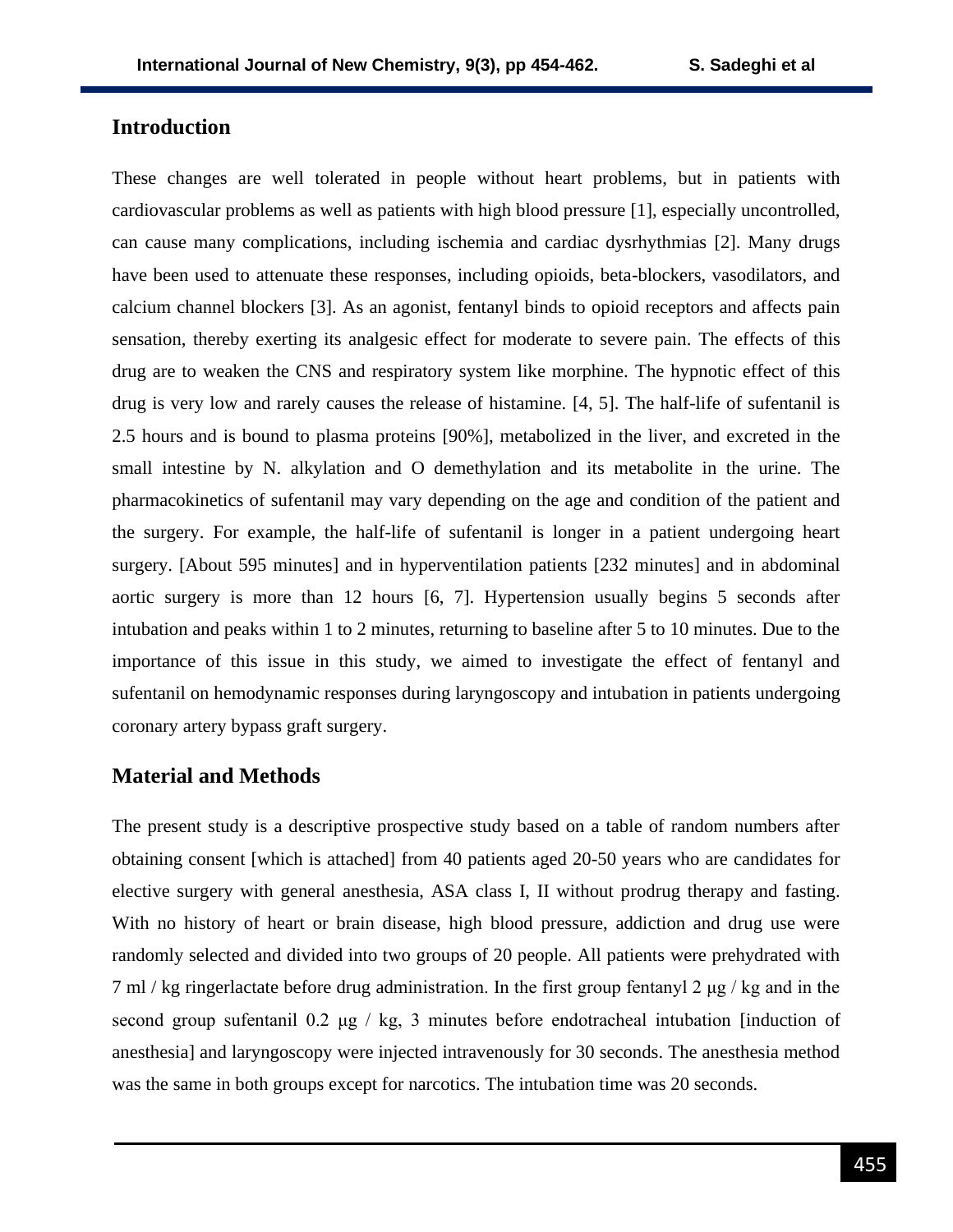SBP, DBP and HR were measured before drug administration, before laryngoscopy and intubation, and 1 and 2 minutes after laryngoscopy and intubation, the mentioned variables were measured and recorded again. BP and HR were monitored in all cases by one person and by a single device. The person controlling BP and HR did not know the type of sample. After collecting and recording them in the computer using statistical software such as SPSS version 18 and Excell to draw tables and graphs of frequency distribution and then to compare the means in quantitative data of parametric tests such as t. test and analysis of variance and If the data were abnormal, non-parametric tests such as Mann Whitney were used. The significance level of the tests was considered to be 5%. The present study began by stating the research objectives in simple language for patients. The code [\[IR.TBZMED.REC.1400.058\]](http://ethics.research.ac.ir/IR.TBZMED.REC.1400.058) of ethics was obtained from Tabriz University of Medical Sciences. Informed consent was completed for all patients.

### **Results**

The mean change of the two groups was examined using analysis of variance with repeated measures, which showed that the age variable had a statistically significant effect on the rate of change in SBP. [p-value  $= 0.037$ ] There is also no statistically significant difference in the rate of change in SBP between the two groups  $[p-value = 0.307]$ 

| <b>Systolic</b>  |                          |            | <b>SD</b> | <b>Mean</b> | <b>Max</b> | <b>Min</b> |
|------------------|--------------------------|------------|-----------|-------------|------------|------------|
| 20-35 years old  |                          | Fentanyl   | 11        | 115.12      | 125        | 100        |
|                  | Before drug injection    | sufentanil | 14        | 124.45      | 134        | 100        |
|                  | <b>Before Intubation</b> | Fentanyl   | 14        | 121.96      | 129        | 85         |
|                  |                          | sufentanil | 15        | 135.54      | 144        | 105        |
|                  | 1 minute after           | Fentanyl   | 16        | 145.87      | 154        | 96         |
|                  | Intubation               | sufentanil | 14        | 140.87      | 145        | 124        |
|                  | 2 minutes after          | Fentanyl   | 15        | 138.75      | 142        | 92         |
|                  | Intubation               | sufentanil | 17        | 136.73      | 133        | 115        |
| 35 -50 years old | Before drug injection    | Fentanyl   | 18        | 144.53      | 148        | 108        |
|                  |                          | sufentanil | 18        | 147.57      | 152        | 99         |
|                  | <b>Before Intubation</b> | Fentanyl   | 15        | 133.95      | 141        | 85         |
|                  |                          | sufentanil | 15        | 136.91      | 145        | 82         |
|                  | 1 minute after           | Fentanyl   | 16        | 154.96      | 162        | 91         |
|                  | Intubation               | sufentanil | 17        | 162.74      | 172        | 90         |
|                  | 2 minutes after          | Fentanyl   | 17        | 157.41      | 169        | 98         |
|                  | Intubation               | sufentanil | 16        | 149.63      | 162        | 89         |

**Table 1:** Comparison of changes in SBP in the two groups participating in the study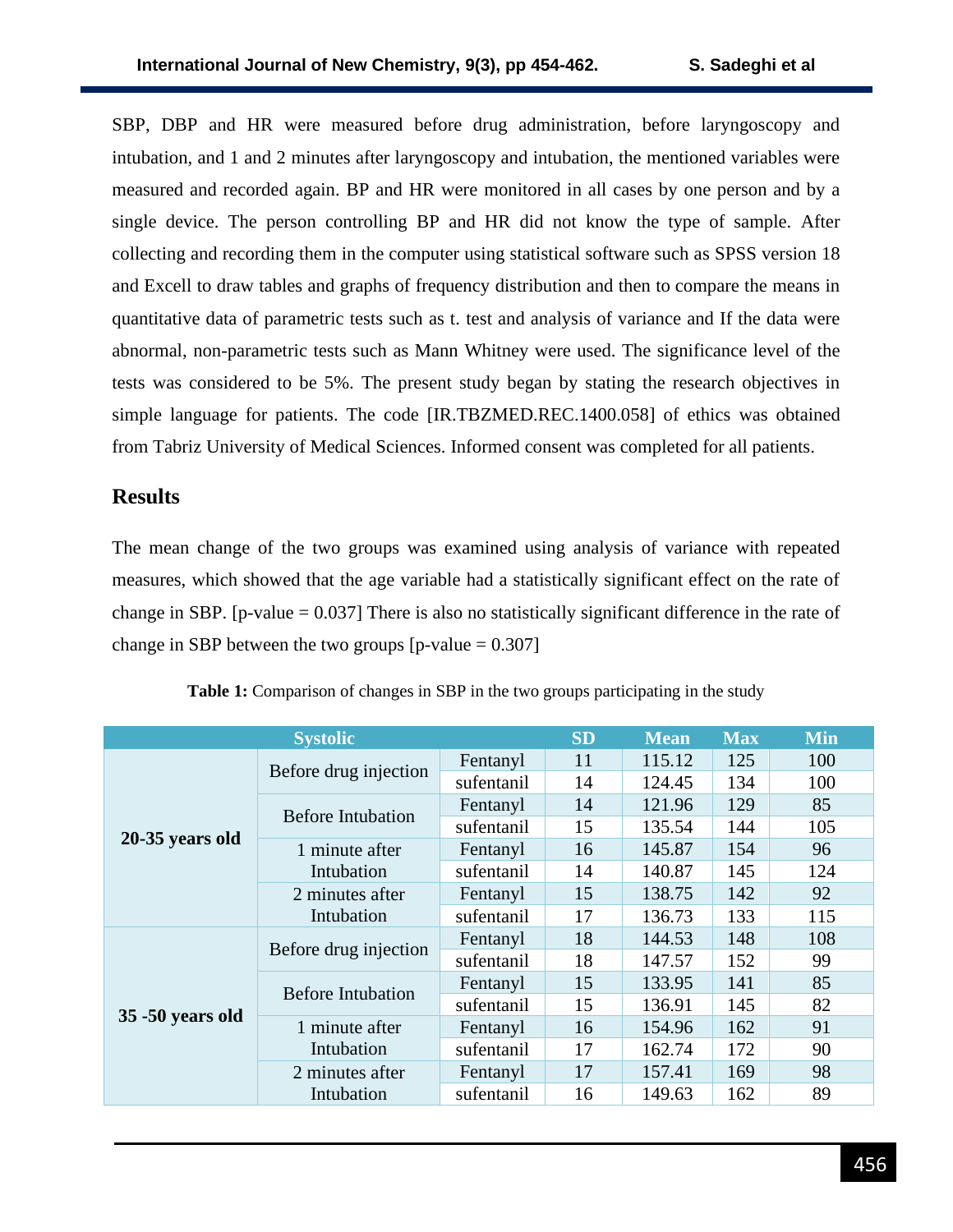The mean change of the two groups was analyzed using repeated measures analysis of variance, which generally shows significant changes in DBP  $[p-value = 0.0001]$ . Also, there is no statistically significant difference in the amount of changes between the two groups [p-value = 0.51] and it can be said that the two drugs did not have different effects.

|                  | <b>DBP</b>               |            | <b>SD</b> | <b>Mean</b> | <b>Max</b> | <b>Min</b> |
|------------------|--------------------------|------------|-----------|-------------|------------|------------|
| 20-35 years old  | Before drug injection    | Fentanyl   | 8         | 78.85       | 95         | 60         |
|                  |                          | sufentanil | 8         | 75.52       | 95         | 60         |
|                  | <b>Before Intubation</b> | Fentanyl   | 12        | 79.82       | 96         | 60         |
|                  |                          | sufentanil | 12        | 81.96       | 98         | 60         |
|                  | 1 minute after           | Fentanyl   | 14        | 83.63       | 100        | 65         |
|                  | Intubation               | sufentanil | 14        | 85.93       | 98         | 65         |
|                  | 2 minute after           | Fentanyl   | 14        | 81.74       | 97         | 65         |
|                  | Intubation               | sufentanil | 14        | 86.71       | 96         | 70         |
| 35 -50 years old |                          | Fentanyl   | 14        | 90.71       | 100        | 70         |
|                  | Before drug injection    | sufentanil | 14        | 91.75       | 102        | 70         |
|                  | <b>Before Intubation</b> | Fentanyl   | 15        | 90.53       | 105        | 75         |
|                  |                          | sufentanil | 15        | 88.73       | 104        | 70         |
|                  | 1 minute after           | Fentanyl   | 15        | 91.95       | 103        | 75         |
|                  | Intubation               | sufentanil | 15        | 162.91      | 95         | 70         |
|                  | 2 minute after           | Fentanyl   | 15        | 89.46       | 95         | 70         |
|                  | Intubation               | sufentanil | 15        | 91.15       | 12         | 70         |

**Table 2:** Comparison of changes in DBP in the two groups participating in the study

The mean rate of change of the two groups was analyzed using repeated measures analysis of variance, which generally shows significant changes in the rate of change in HR per minute [pvalue  $= 0.0001$ . Also, there is no statistically significant difference in the rate of change in HR per minute between the two groups  $[p-value = 0.758]$  and it can be said that the two drugs did not have different effects.

**Table 3:** Comparison of HR changes in the two groups participating in the study

| <b>HR</b>       |                          |            | <b>Max</b> | <b>Min</b> |
|-----------------|--------------------------|------------|------------|------------|
| 20-35 years old | Before drug injection    | Fentanyl   | 100        | 85         |
|                 |                          | sufentanil | 124        | 94         |
|                 | <b>Before Intubation</b> | Fentanyl   | 118        | 95         |
|                 |                          | sufentanil | 136        | 96         |
|                 | 1 minute after           | Fentanyl   | 103        | 102        |
|                 | Intubation               | sufentanil | 104        | 105        |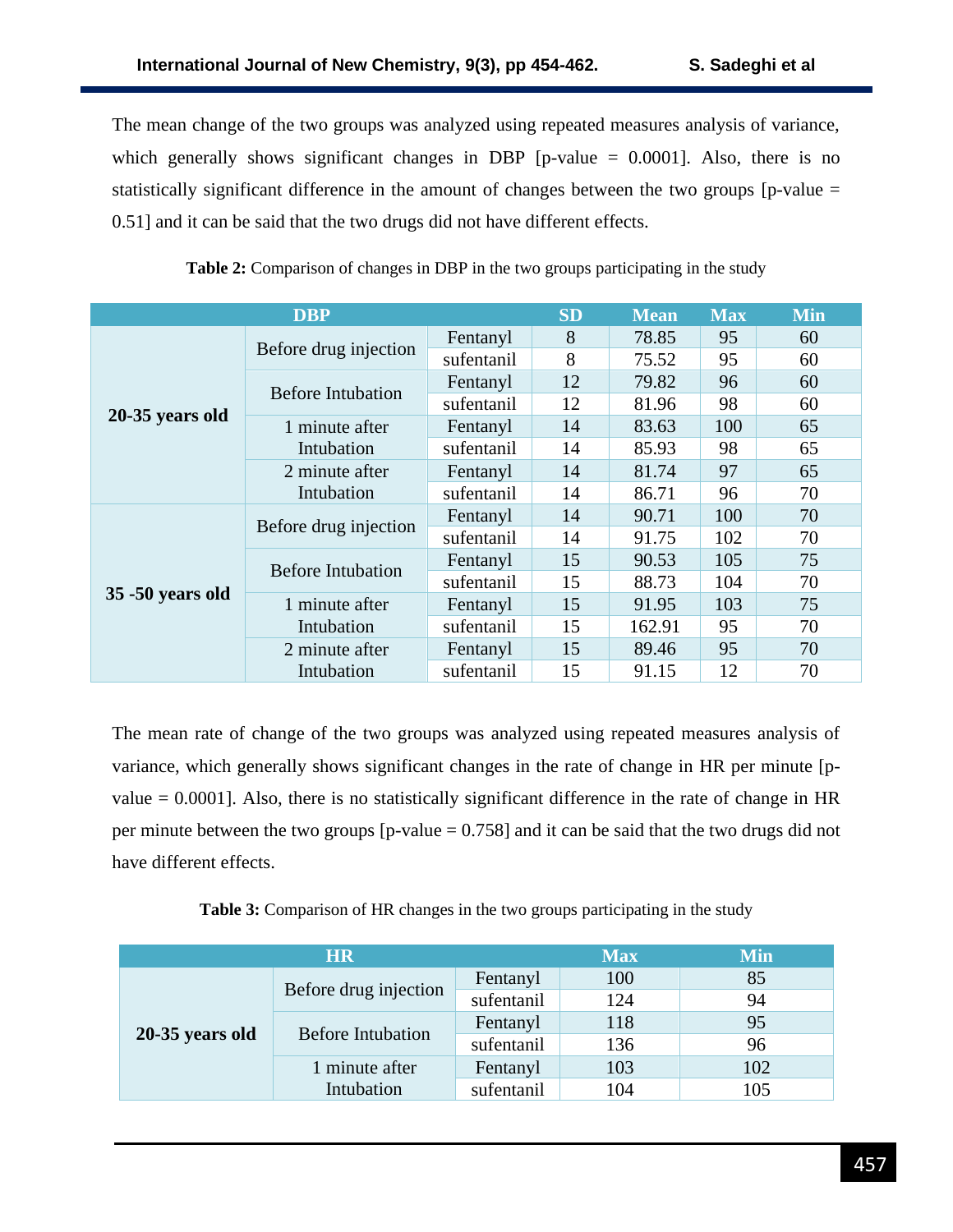|                  | 2 minute after           | Fentanyl   | 114 | 103 |
|------------------|--------------------------|------------|-----|-----|
|                  | Intubation               | sufentanil | 127 | 100 |
| 35 -50 years old | Before drug injection    | Fentanyl   | 108 | 88  |
|                  |                          | sufentanil | 114 | 95  |
|                  | <b>Before Intubation</b> | Fentanyl   | 106 | 98  |
|                  |                          | sufentanil | 107 | 102 |
|                  | 1 minute after           | Fentanyl   | 114 | 105 |
|                  | Intubation               | sufentanil | 124 | 103 |
|                  | 2 minute after           | Fentanyl   | 104 | 104 |
|                  | Intubation               | sufentanil | 111 | 104 |

## **Discussion**

20 patients in the fentanyl group and 20 patients in the sufentanil group were studied. The mean age in the fentanyl group was  $33.65\pm8.99$  years and in the sufentanil group was  $37.99 \pm 12.07$ years, which according to  $P = 0.524$  can be said that the two groups were not statistically significant in terms of age. Overall, 47.5% of the subjects were men and 52.5% were women, of which 40% were men and 60% were women in the fentanyl group, and 55% were men and 45% were women in the sufentanil group. According to  $P = 0.342$ , again, there is no significant difference between the two groups in terms of gender of the subjects. The mean weight in the fentanyl group was  $67.7 \pm 12.92$  kg and in the sufentanil group was  $67.65 \pm 11.19$  kg. According to  $P = 0.99$ , it can be said that the two groups did not show a significant difference in terms of weight average. The distribution of SBP in patients was examined based on different times. The mean SBP before drug administration in fentanyl and sufentanil groups were  $122 \pm 12.1$  [[range 140-100] and  $125 \pm 16.1$ , respectively. [Range 162-100] mm Hg. These cultivars were 108.1 ±15.71 and 118.95 16 17.16 mm before intubation, respectively, and one minute after intubation were  $83.25 \pm 15.31$  and  $91.25 \pm 12.74$ . Mm of mercury decreased [8 10].

But two minutes after intubation, the mean in the two groups was  $122.75 \pm 19.46$  and  $127.65$  $\pm$ 13.59 mm Hg, respectively, which was also increased from the baseline. In general, significant changes in SBP are observed  $[P=0.0001]$ , but there is no statistically significant difference in the rate of changes in BP in the two groups  $[P=0.423]$  and it can be said that the two groups have different effects [11]. Have not. Also, the mean rate of change in SBP based on sex in the two groups was examined, and it was found that this variable had no significant effect on the rate of change in SBP  $[P = 0.153]$ . Also, changes in SBP did not show a significant difference between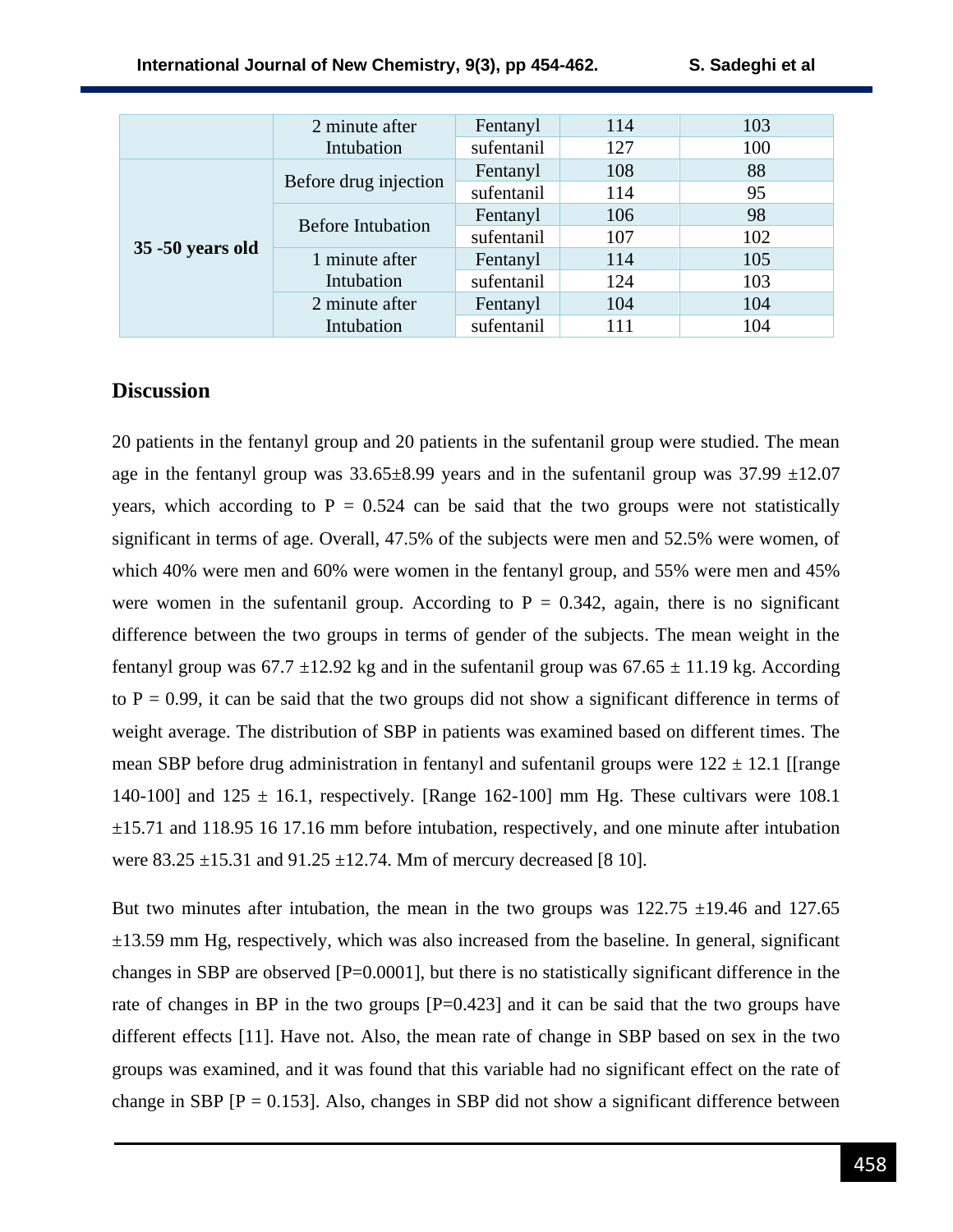men and women  $[P = 0.489]$ , but a significant effect was observed in the effect of age on the rate of changes in SBP  $[P = 0.037]$ . The increase in blood pressure one minute after intubation was more significant in the age group of 35-50 years than 20-35 years. But in the general study of the two groups, no significant difference was observed. The effect of weight variable on the rate of changes in BP was not significant  $[P = 0.868]$ , so that the two weight groups of 40-70 kg and 71-100 kg did not show significant differences with each other [12–14]. In a similar study comparing remifentanil with fentanyl, the prevalence of SBP increased significantly by more than 30% of baseline values during the study period in the fentanyl group compared to group R, but the prevalence of SBP decreased by <30% of baseline values. Was significantly lower in the fentanyl group than in the remifentanil group. Another study, like ours, did not show a clear difference in SBP between the remifentanil and sufentanil groups. Another study did not find a clear difference in SBP between the two groups [sufentanil and pethidine][15 , 16]. In a similar study, contrary to the results obtained in the study, the mean percentage increase in SBP after intubation was significantly lower in the sufentanil group. [7% in sufentanil group and 17% in fentanyl group,  $P \le 0.05$ ]. On the other hand, the increase in SBP by  $> 30\%$  of baseline during the study period was significantly higher in the fentanyl group. [05/0 P <]. In another study, the mean change in SBP of the mothers before and after induction of anesthesia in the two groups [remifentanil] and control [same as normal saline] showed a statistically significant difference [P  $\leq 0.001$ ] and these changes in the group. The case was less. In another study, there was a significant difference between the mean difference between SBP before induction of anesthesia and its value immediately after endotracheal intubation and 10 minutes after endotracheal intubation, in case group [with intravenous alfentanil] and control group [without alfentanil]. So that in the control group compared to the case group, the rate of SBP was higher after intubation. In a study that examined the two groups of midazolam + morphine with midazolam + fentanyl, there was a significant difference between the changes in SBP between the two groups  $[P =$ 0.003]. However, in our study, DBP in patients was evaluated before drug administration and intubation and after that the general trend of changes was significant  $[P = 0.0001]$ . However, there was no significant difference between the two groups of patients who received fentanyl and sufentanil before intubation  $[P = 0.555]$ , so it can be said that the two drugs had the same effect on the process of DBP changes in these patients. Also, gender variable had no significant effect on the rate of changes in DBP  $[P = 0.103]$ . There was no difference in the effect of drug based on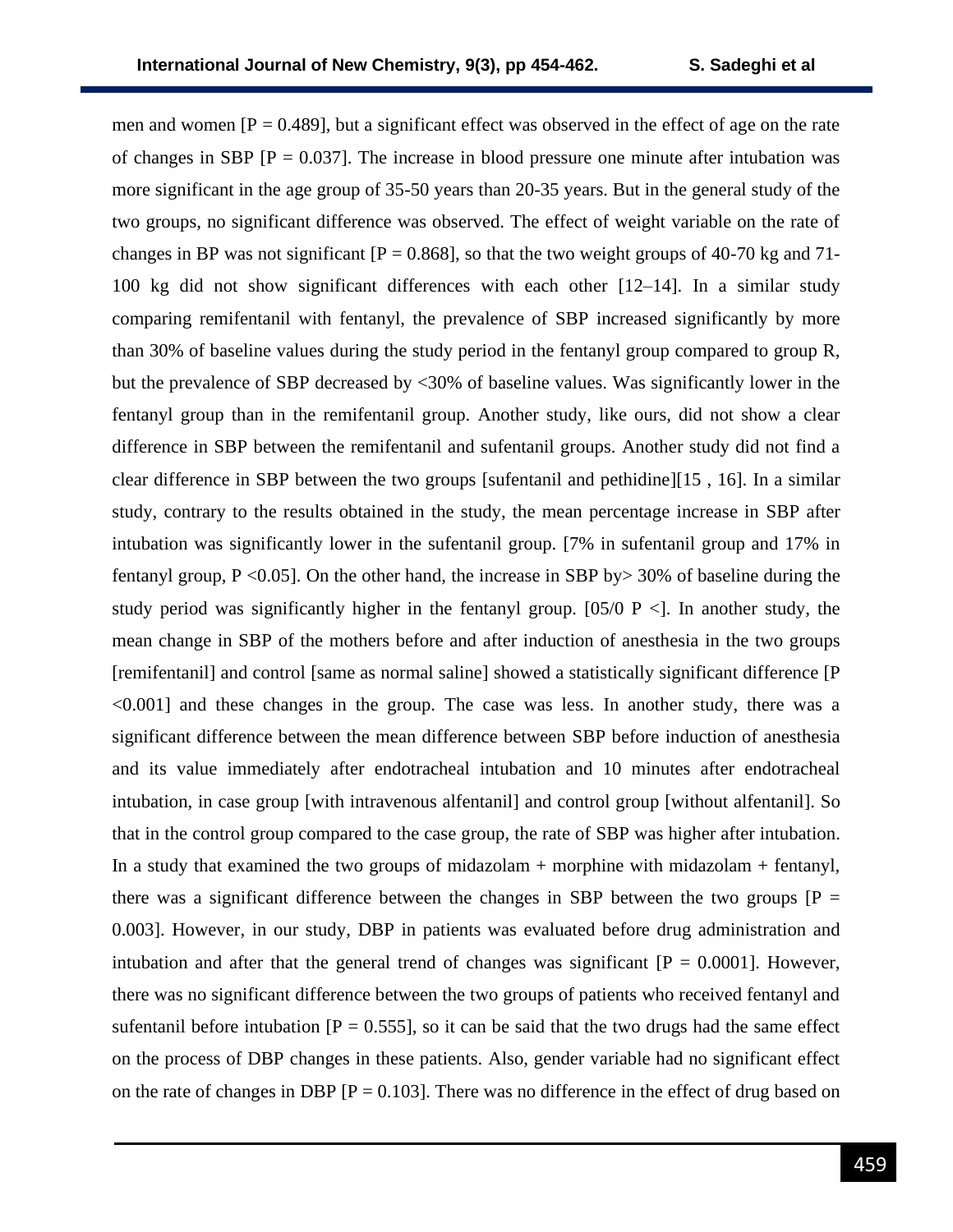gender between the two drug groups.  $[P = 0.654]$  age groups did not have a significant effect on the trend of changes in DBP  $[P = 0.144]$  nor did the two drugs show different effects based on age  $[P = 0.53]$ . This was also the case based on weight. In fact, patients' weight had no effect on changes in DBP. [711/0 = P]. The two weight groups [40-70 kg and 71-100 kg] did not show any difference in the effect of either drug.  $[P = 0.061]$  In a similar study conducted by researchers, as in our study, there was no clear difference in DBP between the two groups of remifentanil and sufentanil. This conclusion was similar to the similarity of the effects of fentanyl and sufentanil in our study[3 , 18]. The trend of HR change was examined, which in general showed significant changes in HR per minute  $[P=0.0001]$ . But there was no statistically significant difference in HR changes between the two drug groups. In fact, it can be said that the two drugs did not have different effects  $[P = 0.758]$ . Gender, weight and age of patients had no significant effect on the process of HR changes. In a similar study by researchers, different results were obtained. The decrease in HR after induction of anesthesia was greater in the remifentanil group than in the fentanyl and sufentanil groups. Was lower in the control group.  $[P \le 0.05]$  But the mean percentage increase in HR during intubation was significantly lower in the sufentanil group [10%] than in the fentanyl group [25%] [P < 0.05], the increase in HR was more More than 30% of baseline values during the study period were significantly higher in the fentanyl group [43%] than in the sufentanil group  $[3\%]$   $[P < 0.05]$   $[11, 16]$ .

#### **Conclusion**

In general, although the changes in SBP during the study period were significant  $[P = 0.0001]$ , but no significant difference was observed between the two groups. Gender and weight of patients had no significant effect on SBP, but the effect of age was significant.  $[P = 0.037]$  so that the mean SBP after intubation was higher in the age group of 35-50 years compared to 20-35 years. The trend of changes in DBP and HR was also significant in patients  $[P = 0.0001]$  but the variables of age, sex and weight had no significant effect on them. Also, in general, no statistically significant differences were observed between the two drug groups. In fact, although both fentanyl and sufentanil modulated the hemodynamic changes induced by the cardiovascular response to intubation, no significant difference was observed between them in terms of drug efficacy.  $[05/0> P]$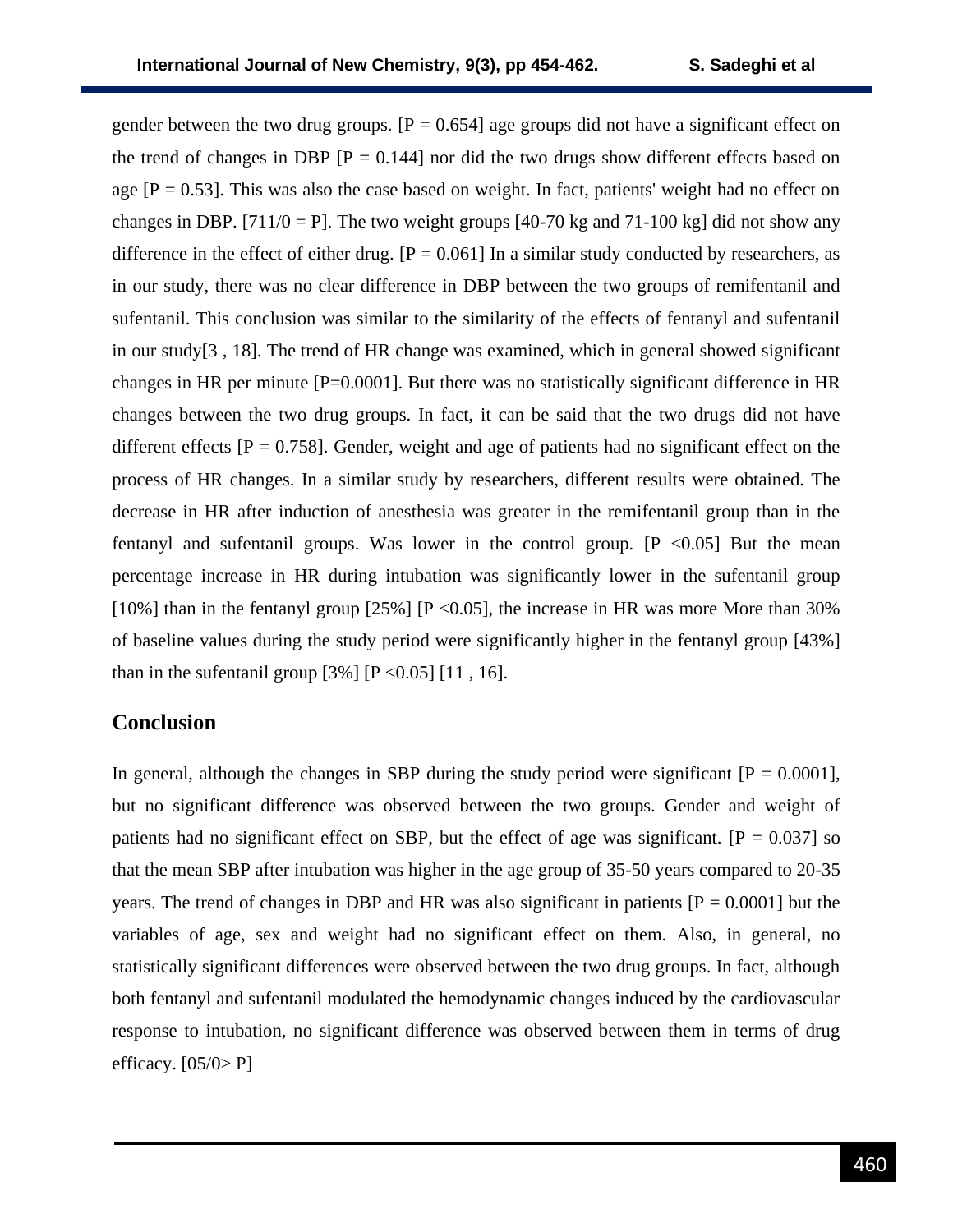### **References**

- [1] AA Asgharinezhad, N Jalilian, H Ebrahimzadeh, Z Panjali, A simple and fast method based on new magnetic ion imprinted polymer nanoparticles for the selective extraction of Ni (II) ions in different food samples. RSC Adv, 5,45510–45519(2015)
- [2] R Ahmadi, MK Karimi Raja, Investigation of Adsorption Enthalpy of Prolin on the Surface of Graphene with and without Si: A DFT Study, International Journal of New Chemistry, 2 ,3, 50-54(2015)
- [3] E Tahmasebi, Y Yamini, Polythiophene-coated Fe3O4 nanoparticles as a selective adsorbent for magnetic solid-phase extraction of silver(I), gold (III), copper (II) and palladium (II). Microchim Acta, 181,543–551 (2014)
- [4] Y Cui, S Liu, K Wei, Y Liu, Z HuMagnetic, solid-phase extraction of trace-level mercury (II) ions using magnetic coreshell nanoparticlesmodified with thiourea-derived chelating agents. Microchim Acta, 182,1337–1344 (2015)
- [5] A Mehdinia, Z Shoormeij, A Jabbari, Trace determination of lead (II) ions by using a magnetic nanocomposite of the type Fe3O4/ TiO2/PPy as a sorbent, and FAAS for quantitation. Microchim Acta, 184,1529–1537(2017)
- [6] QL Li, LL Wang, X Wang, ML Wang, RS Zhao, Magnetic metal-organic nanotubes: an adsorbent for magnetic solid-phase extraction of polychlorinated biphenyls from environmental and biological samples. J Chromatogr A, 1449,39–47(2016)
- [7] Y Yang, X Ma, F Feng, X Dang, J Huang, H Chen, Magnetic solid-phase extraction of triclosan using core-shell Fe3O4@MIL-100 magnetic nanoparticles, and its determination by HPLC with UV detection. Microchim Acta, 183,2467–2472 (2016)
- [8] M Kolaei, K Dashtian, Z Rafiee, M Ghaedi, Ultrasonicassisted magnetic solid phase extraction of morphine in urine samples by new imprinted polymer-supported on MWCNT-Fe3O4-NPs: central composite design optimization. Ultrason Sonochem, 33,240–248(2016)
- [9] J Liu, Z Zhao, P Shao, F Cui, Activation of peroxy monosulfate with magnetic Fe3O4- MnO2 core-shell nanocomposites for 4-chlorophenol degradation. Chem Eng J, 262,854– 861(2015)